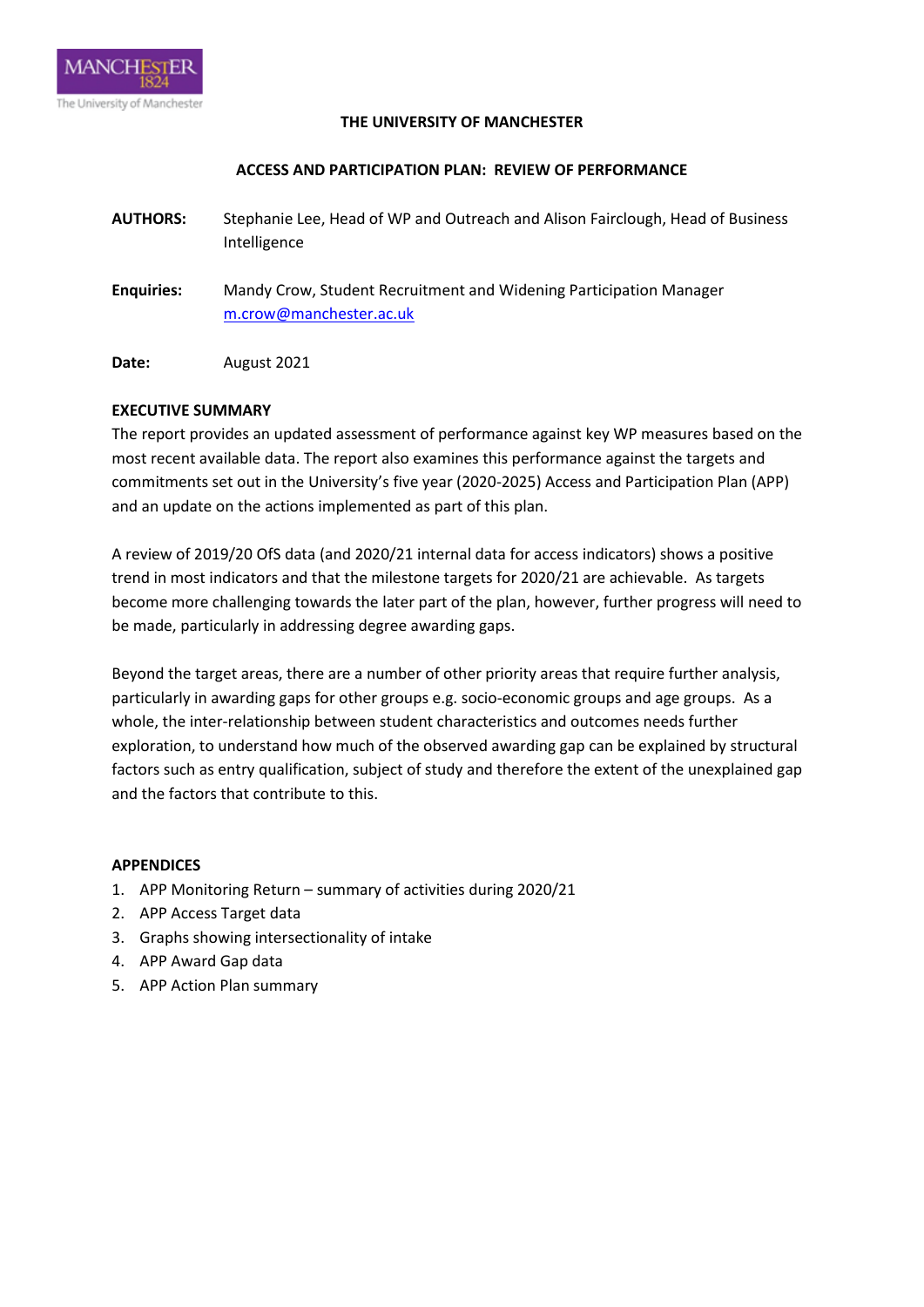### **DETAIL OF REPORT**

## **1. Introduction**

- 1.1 From the end of 2020/21, the University will be required to report on progress against the objectives in its Access and Participation Plan (APP) 2020/21 to 2024/25<sup>1</sup>. This report provides an assessment of the University's current position against the targets and objectives that will be applicable from the current year and an update on the strategic measures in place to deliver the University's widening participation strategy. This period coincides with the Covid-19 pandemic and a summary of how the University has supported students from widening participation backgrounds during this time and the impact on the University's WP strategy is included here in appendix 1.
- 1.2 The University's APP progress is monitored by the Access and Participation Strategy Group (APSG) chaired by the Vice-President for Teaching, Learning and Students.
- 1.3 The assessment of performance outlined in this report is based on:
	- Official Office for Students APP dashboard data, published in March 2021 containing data up to  $2019/20$  academic year<sup>2</sup>.
	- Internal data for 2020/21, where these provide an early indication of trends. This data is only available for the access part of the strategy.

and includes:

- $\bullet$  an assessment of the objectives which have a numerical target and milestones<sup>3</sup>;
- an overview of the objectives which do not have an agreed target value but can be measured, either using the OfS data set or internal data;
- a review of the OfS analysis of statistically significant gaps across the lifecycle stages of access, continuation and degree attainment.

# **2. Access**

1

- 2.1 The University has two APP targets related to the access stage of the student lifecycle focusing on its work to widen participation to HE more generally and increase access specifically to The University of Manchester.
- 2.2 Our collaborative target with The Brilliant Club aims to contribute to attainment raising in schools by mobilising our PGR students to work as tutors on the Scholars Programme, by increasing year on year the number of students from WP backgrounds who make at least 5% improvement in the academic progress as part of the programme<sup>4</sup>. Whilst data for 2020/21 is not yet available, 2019/20 suggests that we are on track to meet our 2020/21 milestone.

<sup>1</sup> <https://thebrilliantclub.org/the-scholars-programme/>

<sup>&</sup>lt;sup>2</sup> The OfS data on Progression (employment and further study) have not been updated for the second year, and published data are still based on data from the Destination of Leavers in Higher Education Survey (last data set based on 2016/17 graduates).

<sup>&</sup>lt;sup>3</sup> For the majority of measures, the data presented are for full-time UK undergraduates. English Russell Group measures have been calculated excluding UoM data.

<sup>4</sup> <https://thebrilliantclub.org/the-scholars-programme/>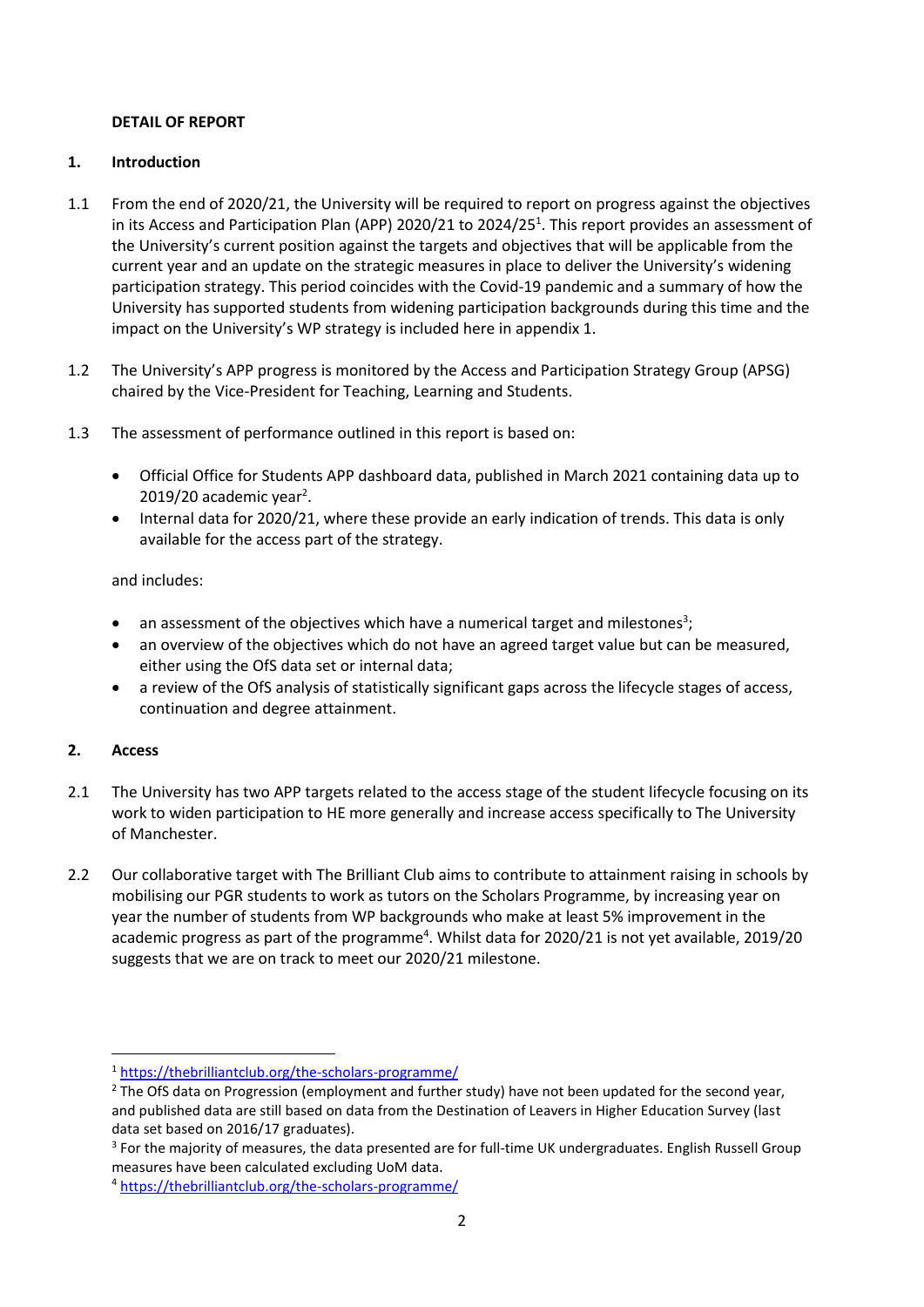## Table 1

| <b>Target</b>                      | <b>Baseline</b> | Target (2024/25): | 2019/20 data           |
|------------------------------------|-----------------|-------------------|------------------------|
|                                    | (2017/18):      |                   | (2020/21)              |
|                                    |                 |                   | milestone in brackets) |
| In partnership with the Brilliant  | 118 pupils      | 230 pupils from   | 183 pupils from Pupil  |
| Club, the University will support  | from            | POLAR4 Q1+2       | Premium/POLAR Q1 + 2   |
| pupils from POLAR 4 Q1&2 areas or  | POLAR4          | make 5% or more   | made 5% of more        |
| eligible for Pupil Premium to make | $Q1+2$ , who    | progress          | progress               |
| at least a 5% improvement in their | made 5% or      |                   |                        |
| overall academic progress whilst   | more            |                   | (170)                  |
| participating in The Scholars      | progress in     |                   |                        |
| Programme.                         | overall         |                   |                        |
|                                    | attainment      |                   |                        |

2.3 In its submission of the 2020/21-2024/25 APP, the University noted that approaches to increase the number of students from POLAR4 Q1 will take at least two admissions cycles before there is any reliable and detectable increase in the number of applications, acceptances and entrants.

Table 2

1

| <b>Target</b>                         | <b>Baseline</b><br>$(2017/18)$ : | Target (2024/25): | 2020/21 data<br>(2020/21) |
|---------------------------------------|----------------------------------|-------------------|---------------------------|
|                                       |                                  |                   | milestone in brackets)    |
| To reduce the gap in participation at | 5.2:1                            | 3:1 (matching the | 4.6(5)                    |
| the University between young, full-   |                                  | OfS target)       |                           |
| time first degree entrants from       | 385 Q1                           |                   | 503 (400)                 |
| POLAR4 Quintile (Q1) and POLAR 4      | students                         | 667 Q1 students   |                           |
| Quintile 5 (Q5)                       |                                  |                   |                           |

Internal data for 2020/21 shows that the University has achieved its milestone for this year (appendix 2). This is a slight increase in the ratio compared with the previous year (4.5:1) and whilst we saw a significantly larger intake of Q1 students, this coincided with a larger intake in Q5 students. In previous years, internal data has shown a good match with official OfS data and the University can be confident of meeting its milestone for 2020/21. However, the most recent confirmation period in August 2021 where a greater proportion of students met their entry requirements meant the University was unable to maximise its strategy to accept WP students who had narrowly missed their offers which in turn will have an impact on the 2021 milestone. Predictions of continued grade inflation and how these grades are distributed has the potential to impact longer term. The University has already taken steps to mitigate this with a review of its contextual data processes and has increased its lower offers for certain groups of WP students.<sup>5</sup>

- 2.4 The University also has a commitment in its APP to monitoring its intake against other OfS target groups and the data also provides an opportunity to bench-mark the University's performance against the sector and the Russell Group. From this data we can see that:
	- **Sector/RG benchmarking:** OfS data allows comparison of the proportion of UoM 18 year old entrants in POLAR4 Q1 or Q2 vs the proportion of the national 18-year old population in the same quintiles. 2019/20 OfS data shows the Q1 gap is 8.9%, the 3 $^{rd}$  smallest in the Russell Group

<sup>5</sup> <https://www.manchester.ac.uk/study/undergraduate/contextual-admissions/admissions/>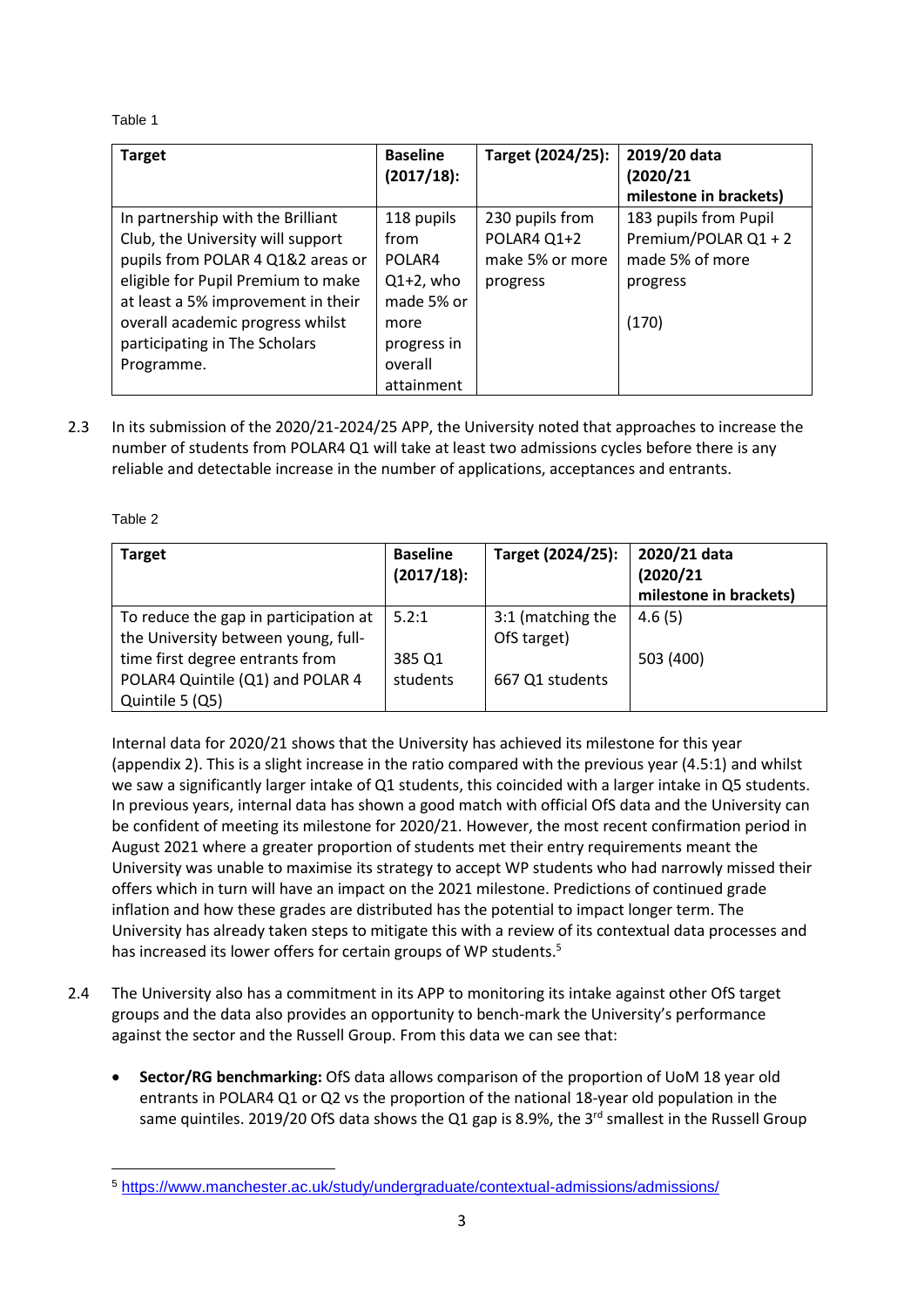compared to a sector gap of 6.1%. The same trend is seen for Q2, with a gap of 4.9%, the 3<sup>rd</sup> smallest in the Russell Group compared a sector gap of 3.3%.

- **BAME Students:** The 2019/20 OfS data shows Black, Asian, Mixed and Other ethnicity groups are all over-represented in UoM compared to the population. When comparing with the sector data, the over-representation is lower in UoM for the Black population (-0.9 UoM to -3.5 sector) and higher for Asian (-11.8 UoM to -8.5 sector) and Mixed (-3.6 UoM to -2 sector). White entrants are under-represented (gap 17.1% UoM compared to 15% sector). The trend over five years shows an increase in ethnic diversity with an increase in the proportion of Asian students from 15% to 18.6% and an increase in Mixed students from 5.7% to 7.1%. However, the proportion of Black students has remained flat, and was 4.4% in 2019/20. For the English Russell Group as a whole the proportion of Black students has grown from 3.7% to 4.8%. Internal data for 2020/21 (1<sup>st</sup> December snapshot) shows increasing ethnic diversity compared to 2019/20 where the proportion of Asian students has increased to 19.8%, Mixed to 7.9% and Black to 4.8%.
- **Intersectionality of socio-economic status/IMD/ethnicity/gender:** The OfS data shows an intersection of White and  $IMD<sup>6</sup>$  Quintile 1 and 2 students. 15% of entrants in UoM met this definition in 2019/20, with little change since 2015/16. This compares to 12.3% for the English RG and 21.5% in the English sector. Internal data for 2020/21 ( $1<sup>st</sup>$  December snapshot) shows increasing proportions of students from disadvantaged backgrounds (as defined by a range of different metrics), but there are differences between White and BAME groups. The particular trends of note are:
	- The % of BAME students from IMD Quintile 1 neighbourhoods is lower than the White equivalent but growing (appendix 2);
	- There is a further reduction in participation from white males from IMD Q1;
	- The proportion of BAME students from lower socio-economic groups (NS-SEC 4-7) is higher than for White students. There is no difference in the proportion of White males or females from lower socio-economic groups. These patterns are different from those observed using IMD data and it should be noted that they are measuring different things. IMD is based on the student's postcode and the socio-economic classification is derived from their family's occupation as reported in the UCAS application form. The NS-SEC measure is no longer included in the HESA Widening Participation Indicators due to the challenges around the completeness and coding of this data, although as an institution we still have access to this data and continue to monitor our performance against this measure.<sup>7</sup>
- **Free school meals/low-income:** 2019/20 data shows that UoM is in the upper quartile of the English -Russell Group for the proportion of full-time undergraduates eligible for Free School Meals (10.5% compared to English RG 9.3%). Over five years the proportion has stayed relatively constant, ranging from 9.8% to 11.1%. Overall the Russell Group performs poorly on this measure, with 17.6% of the English sector entrants being eligible for FSM. Our internal data shows that there has been an increase from 24% in 2016/17 to 27% in 2020/21 in the proportion of students from lower socio-economic groups (NS-SEC 4-7). However, the proportion of students from households with an income less than £25k has decreased from 18% to 17%, which is to be expected as the threshold value has not been adjusted for inflation over the period. On receipt of the detailed HESA data set for 2019/20 the potential will be assessed for analysing socio-economic data across the sector in more detail.

1

<sup>6</sup> The Indices of Deprivation are a unique measure of relative deprivation at a small locaarea level (Lower-layer Super Output Areas) across England [https://www.gov.uk/government/statistics/english-indices-of-deprivation-](https://www.gov.uk/government/statistics/english-indices-of-deprivation-2019)[2019](https://www.gov.uk/government/statistics/english-indices-of-deprivation-2019)

<sup>&</sup>lt;sup>7</sup> HESA have recently announced a complete review of their performance measures and the UKPIs (which include the WP Indicators) will be discontinued after 2022. [https://www.hesa.ac.uk/blog/19-05-](https://www.hesa.ac.uk/blog/19-05-2021/measure-measures) [2021/measure-measures](https://www.hesa.ac.uk/blog/19-05-2021/measure-measures)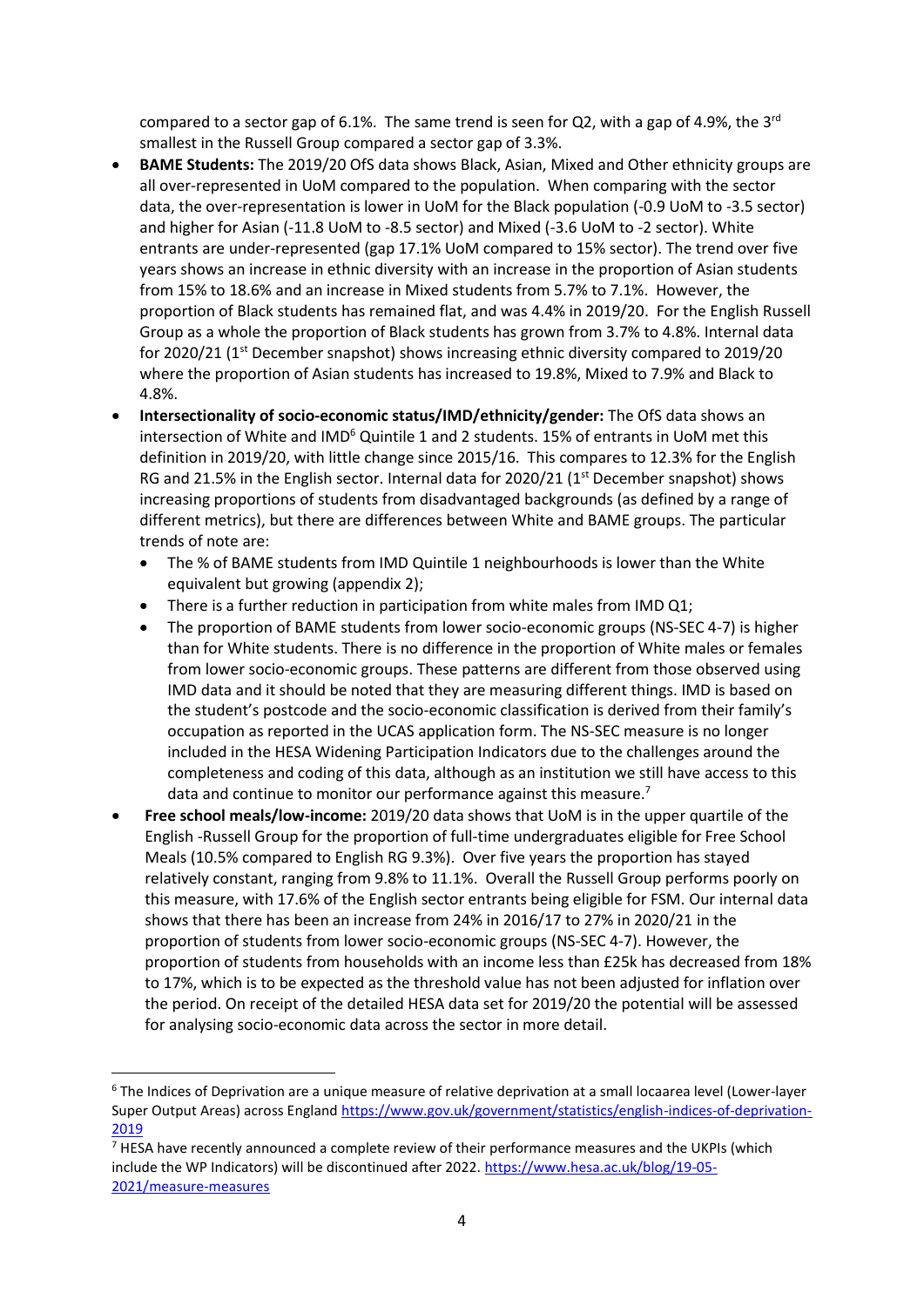- **Contextual admissions measures:** Based on internal data using the criteria for our contextual admissions process, students with a WP plus flag have increased as a proportion of the intake, from 6.8% in 2016/17 to 8.7% for 2020/21. This measure is a combination of an area-based measure and school performance and has been used since 2019 to identify students for a contextual lower offer.
- **Mature Learners:** OfS data shows the proportion of mature learners (21 or over on commencement) was 7.7% which is slightly lower than previous years and similar to the English Russell Group (excluding UoM) of 7.6% but much lower than the English sector proportion of 30.2%. Sheffield has grown the proportion of mature students from 8.7% in 2015/16 to 16% in 2019/20; conversely the proportion has dropped in UCL (from 17.1% to 10.3%). Although the intake of UCL has grown over this period the number of mature entrants has dropped from 540 to 280.

# **3. Student Success**

- 3.1 The English sector-level attainment data published in the OfS dashboard demonstrate an increase in the proportion of 'good degrees' (first and upper second class degrees) in 2019/20, when universities were using altered methods of assessment during the pandemic. There also appears to be a reduction in most gaps between different student groups for the sector as a whole.
- 3.2 The University has four awarding gap targets to address gaps in degree outcomes for specific groups of students. For all awarding gap targets it should be noted that the commentary submitted by the University as part of its 2020/21 – 2024/25 APP recognised the lag time it would take for its actions to show an effect on outcomes. The first milestone targets were therefore set at similar levels to the baseline gaps and more significant reductions in the gaps expected towards the later part of the plan.
- 3.3 The targets also took into account the recognised drivers of attainment and sought to address the 'unexplained'<sup>8</sup> element of the observed gaps. Publication of gap data by OfS does not take account of these factors, instead showing the overall gap. In monitoring progress against our targets we are assuming that the 'explained' element of the gaps remains constant over the period of the plan. We will need to review these assumptions over time to ensure that they are reasonable. The commentary in the following sections is based on institutional-level data. Faculty and School level data is available from the University's WP PowerBI apps, but it should be noted that cohort sizes can be small at these levels, particularly when looking at Black student data.

# 3.4 Degree awarding gap between White and Black students

Table 3

1

| <b>Target</b>                                                                          | <b>Baseline</b><br>(2017/18):                | <b>Target</b><br>(2024/25): | 2019/20 data<br>(2020/21)<br>milestone in brackets) |
|----------------------------------------------------------------------------------------|----------------------------------------------|-----------------------------|-----------------------------------------------------|
| To reduce the unexplained<br>awarding gap between White<br>students and Black students | 11.6 <sub>pp</sub><br>(percentage<br>points) | 5.8 <sub>pp</sub>           | 12pp (11.3pp)                                       |

OfS data (2019/20) shows improvement in this gap relative to the previous year but no improvement on the baseline position of 12pp. As in 2017/18 this gap is not statistically significant due to the low

<sup>8</sup> The 'unexplained' gap is that which cannot be explained by structural differences such as entry qualification, subject of study or age of students.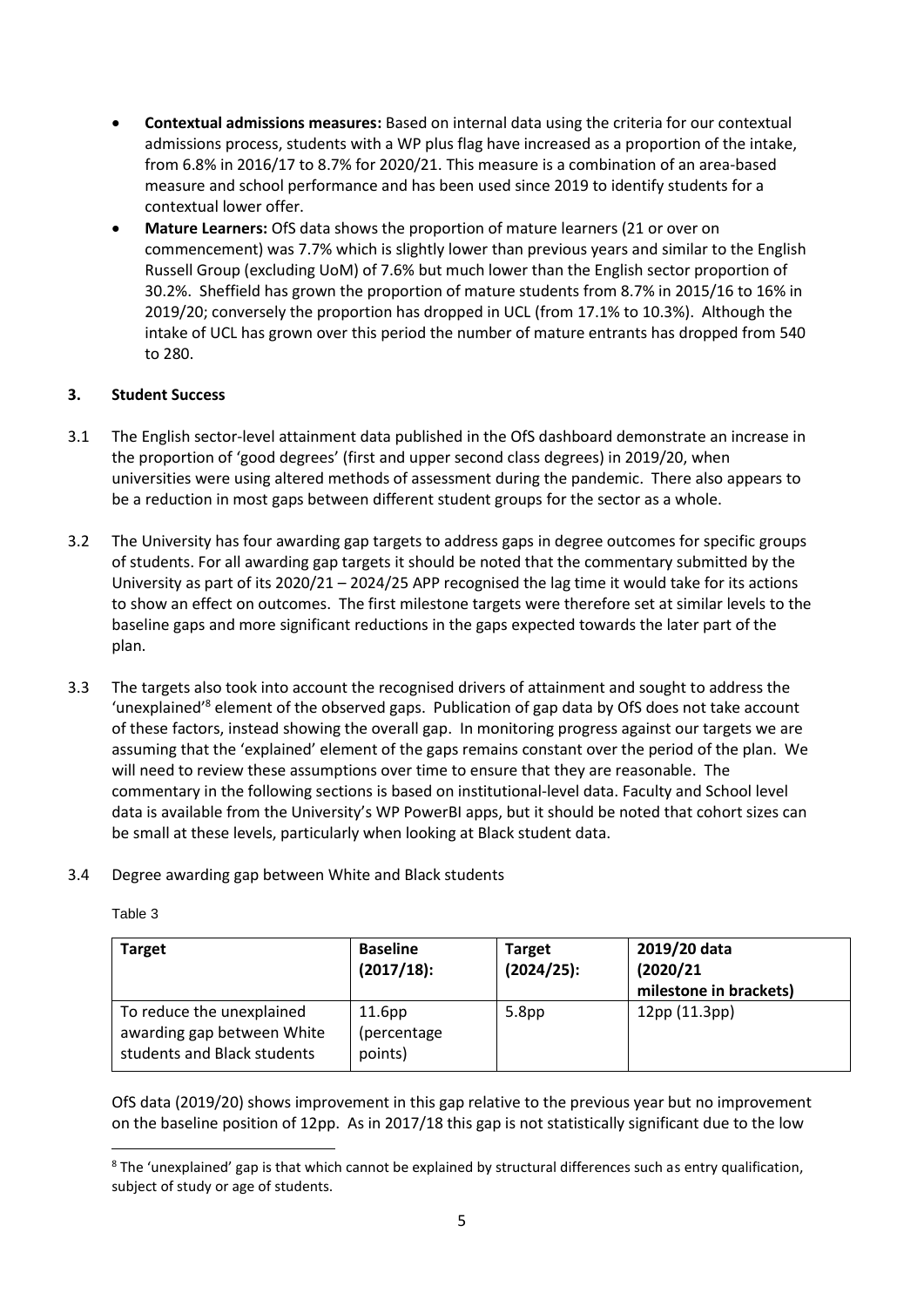numbers of Black students (180 students). However, there is more to do to reach the first milestone of 11.3pp in the current year, and to reduce this over the APP period to 5.8pp. This level is based on the residual 'explained' gap based on the factors which influence the likelihood of achieving a good degree (e.g. subject of study, entry qualifications).

The UoM awarding gap is similar to the English Russell Group gap of 11%, but lower than the English sector gap of 18%. Institutions with gaps below the UoM target gap of 5.8% include King's College and UCL, as well as Imperial and Sheffield (although their numbers of Black students are very low).

## 3.5 Degree awarding gap between White and Asian students

Table 4

| <b>Target</b>                                                                          | <b>Baseline</b><br>(2017/18): | <b>Target</b><br>(2024/25): | 2019/20 data<br>(2020/21)<br>milestone in brackets) |
|----------------------------------------------------------------------------------------|-------------------------------|-----------------------------|-----------------------------------------------------|
| To reduce the unexplained<br>awarding gap between White<br>students and Asian students | 10.6 <sub>pp</sub>            | 5.3 <sub>pp</sub>           | 8pp<br>(10pp)                                       |

OfS data shows improvement in the gap from 10pp in 2018/19 to 8pp in 2019/20 and is ahead of the milestone for 2020/21, 2021/22 and 2022/23. This is similar to the English sector gap of 7.7pp, but larger than the English Russell Group gap which dropped from 6.8pp in 2018/19 to 4.2pp in 2019/20. 11 Russell Group institutions had a gap below the University's target value of 5.3pp.

3.6 Degree awarding gap between disabled students and students with no known disability

Table 5

| <b>Target</b>                                                                                                   | <b>Baseline</b><br>(2017/18): | <b>Target</b><br>(2024/25): | 2019/20 data<br>(2020/21)<br>milestone in brackets) |
|-----------------------------------------------------------------------------------------------------------------|-------------------------------|-----------------------------|-----------------------------------------------------|
| To reduce the unexplained<br>awarding gap between disabled<br>students and students with no<br>known disability | 4.4 <sub>pp</sub>             | 0.0 <sub>pp</sub>           | 2.1 <sub>pp</sub><br>(4pp)                          |

The OfS data for 2019/20 shows an improvement in the awarding gap from 5.pp (2018/19) to 2.1pp, and this gap is not statistically significant. This demonstrates a positive step in addressing what was the largest disability awarding gap in the Russell Group in 2018/19. When looking at the breakdown of disability types, the greatest improvement was in the cognitive and learning disability group, where the gap reduced from 8pp to 3pp, and the mental health disability group, dropping from 6pp to 1pp. The progress shown in the mental health disability group is strong in the context of the data for other Russell Group institutions, with Liverpool, Bristol, Leeds and Nottingham all having gaps of 5pp or greater, and the gap for the English Russell Group overall being 3.1pp.

3.7 Degree awarding gap between the most and least disadvantaged students as measured by IMD

In its underlying datasets, the OfS provides both classifications for the Index of Multiple Deprivation IMD2015 and IMD2019, but it presents IMD2019 in its main dashboard. As such, IMD2019 is used as the focus for monitoring in this paper, but the gap for the baseline year of 2017/18 and 2019/20 was the same using either dataset.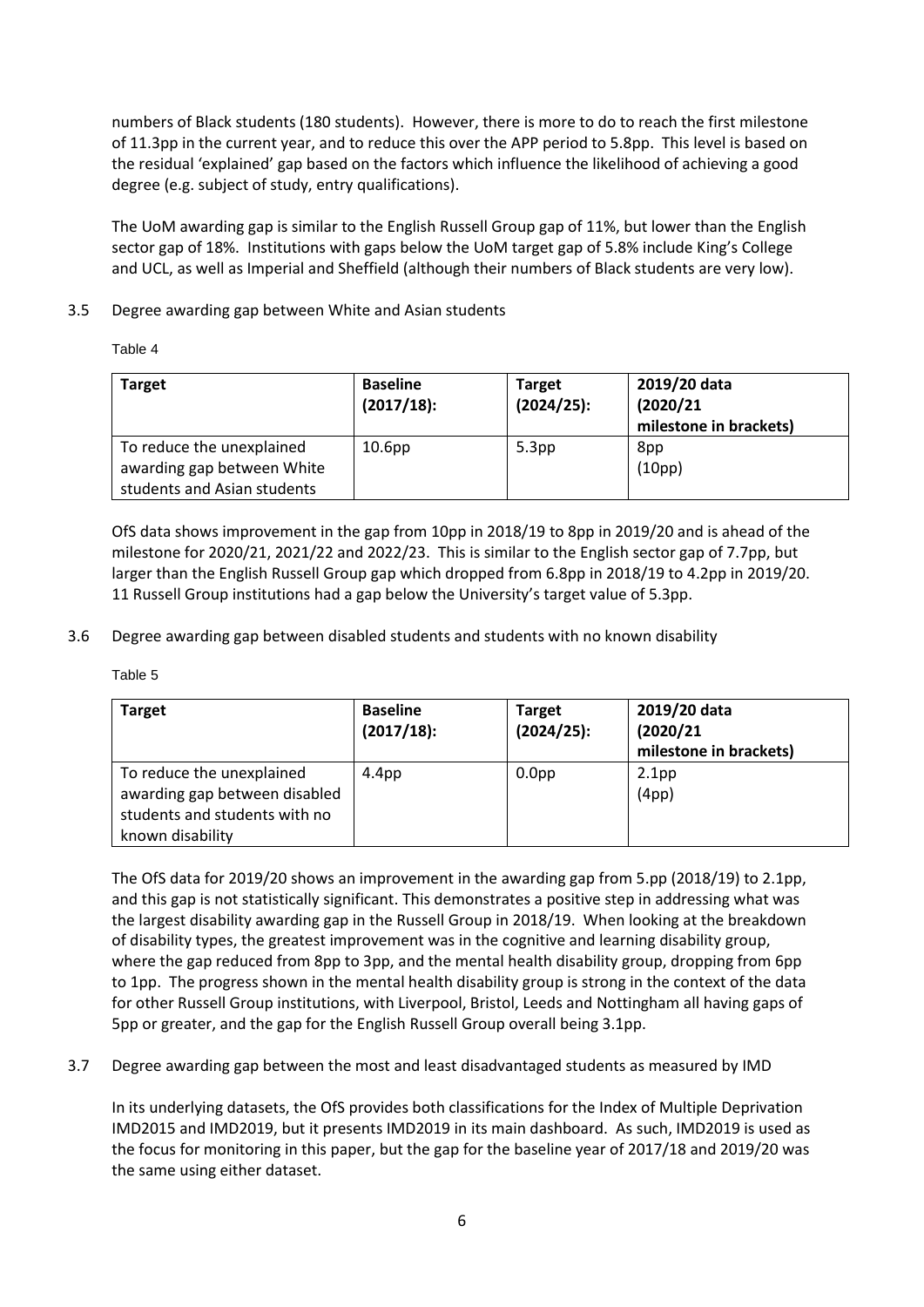Table 6

1

| <b>Target</b>                                                                                            | <b>Baseline</b><br>$(2017/18)$ : | <b>Target</b><br>(2024/25): | 2019/20 data<br>(2020/21)<br>milestone in brackets) |
|----------------------------------------------------------------------------------------------------------|----------------------------------|-----------------------------|-----------------------------------------------------|
| To reduce the unexplained<br>awarding gap between<br>students from IMD Quintile 5<br>and IMD Quintile 1. | 10.4 <sub>pp</sub>               | 5.2 <sub>pp</sub>           | 9pp<br>(10.1pp)                                     |

The data shows a reduction in the gap for 2019/20 to 9pp. This is a lower gap than the English sector as a whole (15.2pp) and the English Russell Group excluding UoM (10.4pp). Although the gap was lower than the milestone for the 2020/21 year, it should be noted that this was similar to the baseline value and that further progress is expected towards the later part of the plan as initiatives start to have an effect.

- 3.8 As with the access stage of the lifecycle, the University has a commitment in its APP to continue to monitor the degree awarding gap for other groups of students.
	- **Living at home students:** In their graduating year, the largest proportion of students had a term time accommodation of 'Other rented accommodation' (62% in 2019/20) and the proportion of these students achieving a good degree was 89.4%. For students living at home, either in 'Own residence' (2%) or 'Parental/guardian home' (10%) the outcomes were slightly less positive at 87.7% and 85.7%, although more positive than those in 'Private-sector halls' (17% of the population, good degree 81.9%) or 'Provider maintained property' (7% of the population 84.7%). The gaps between living at home groups and those in other rented accommodation has narrowed over the last five years (from 8.4% in 2015/16 to 3.7% in 2019/20 for the parental/guardian home group).
	- **Low household income/low socio-economic groups:** There is an awarding gap between those from high socio-economic groups (NS-SEC 1-3) and those from lower groups (4-7), and this has not narrowed over the last five years, with the exception of 2017/18. When looking at household income categories (low income <£25k vs other students) there was a gap of 1% in 2019/20. Whilst it is difficult to make a causal link between the University's financial support and student outcomes due to the lack of a comparator group, one interpretation of the data in our recent evaluation of the Manchester Bursary is of a levelling effect<sup>9</sup>.
	- Mature Learners: Analysis of the age of students on 31<sup>st</sup> August of their graduating year shows 1.9% were in the age group of 30 years and over, and 2.5% in the age group 25-29, with the remainder being in younger age groups. The proportion of good degrees in the age group 25-29 in 2019/20 was 87.2%, an improvement on the previous two years but lower than the 21-24 and 18-20 age groups (91.8% and 89.5%). There was little improvement in the proportion of good degrees for the 30 years and over group, with a value of 79.2%.
- 3.9 OfS provide an assessment of the statistical significance of gaps for all lifecycle stages and all 'split' types (ethnicity, sex, participation neighbourhood, deprivation neighbourhood, age, disability). Review of the most recent year of data highlights the areas which are already covered by the APP (including intersections between multiple characteristics). There are no statistically significant gaps

<sup>&</sup>lt;sup>9</sup> A study in 2016 found that each £1,000 of financial aid awarded increases the chances of gaining a good degree by around 3.7 percentage points, driven by increases in annual rates of completion and course scores.and We could reference this in the context of the research Gill Wyness has published [\(https://files.eric.ed.gov/fulltext/ED574313.pdf\)](https://files.eric.ed.gov/fulltext/ED574313.pdf)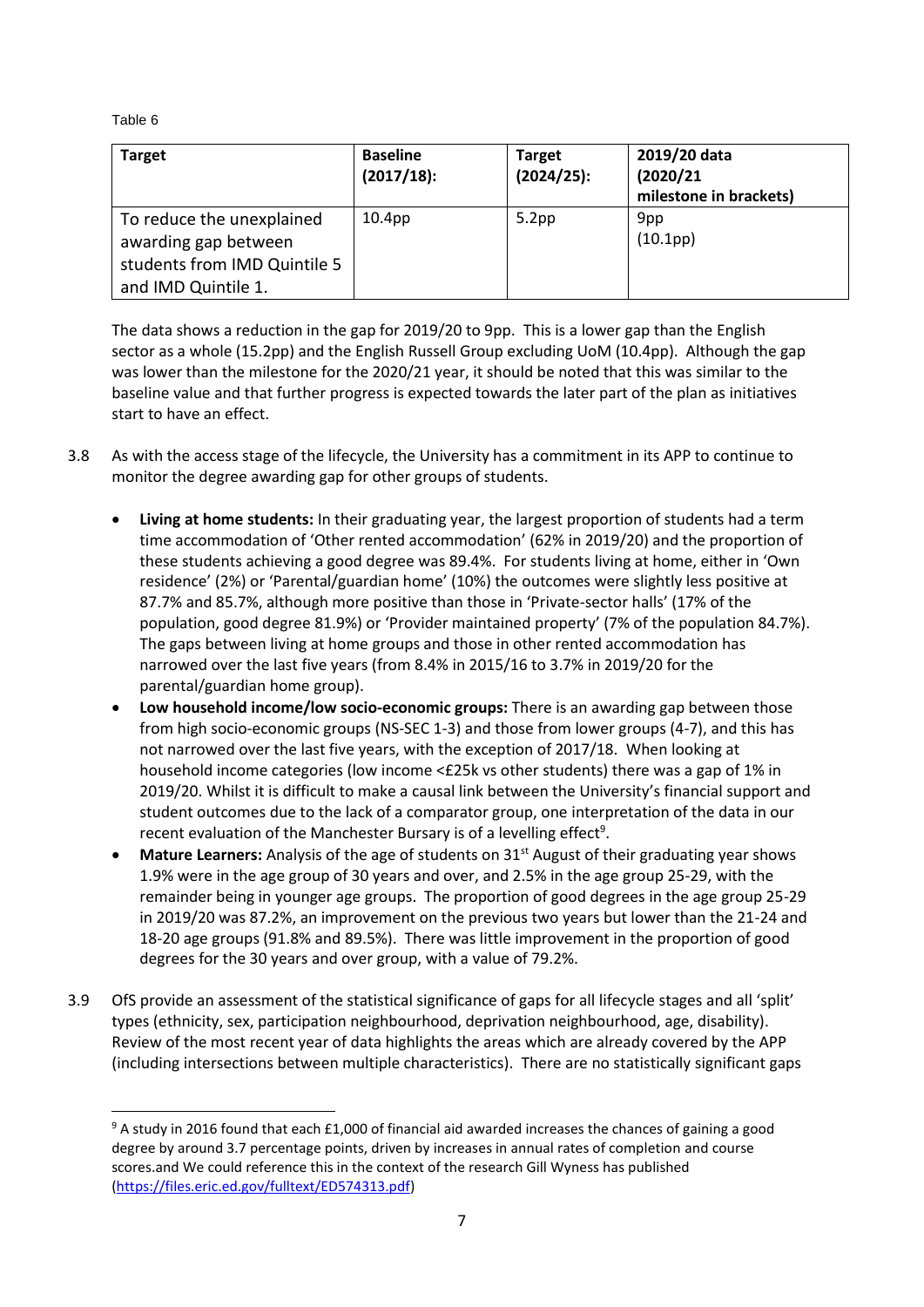for the continuation stage, indicating that there are no obvious issues associated with different drop-out rates at the University.

# **4. Progression**

4.1 The OfS data on progression (employment and further study) have not been updated for the second year, and published data are still based on data from the Destination of Leavers in Higher Education Survey (last data set based on 2016/17 graduates). The University will need to consider its own priorities when assessing progression gaps using Graduate Outcomes data, noting that the results are regarded as experimental (expected until 2022) and there are no recognised definitions of performance measures. Analysis of the 2018/19 outcome data is being undertaken and initial findings will be considered by the University's Access and Participation Strategy Group and the Employability and Graduate Outcomes Steering Group.

## **5. Summary of Position**

5.1 Following a review of data across the access and student success stages of the Access and Participation Plan, the key conclusions are:

### **Access**

- The milestone POLAR4 Q5:1 target for 2020/21 will be met; 2021/22 has been a challenging year as highlighted in 2.2 above and plans will need to be put into place to achieve later milestones. Faculty-level targets are currently being finalised and will be reported to the University's Planning and Resources Committee in the autumn.
- Ethnic diversity of intake is continuing to increase year on year.
- Manchester has a higher proportion of white entrants from the lowest two quintiles of the Index of Multiple Deprivation than the English Russell Group but could make more progress towards sector performance on applicants eligible for free school meals (FSM) supported by our use of contextual admissions practices. With FSM data now being available to universities, consideration will be given as to how this measure can inform our contextual admissions processes.

### **Continuation**

 Reinforcing the baseline APP analysis, there were no statistically significant gaps in continuation rates for students with different characteristics. This suggests from the data that that there are no significant barriers to continuation for different types of students, however qualitative findings through student surveys and focus groups highlight the need to develop a more inclusive student experience.

### **Success (Degree attainment)**

- Progress was made in 2019/20 for all OfS targets, but further improvement is required in reducing the awarding gap between White and Black students in order to meet future milestones.
- The data suggest there have been improvements in outcomes for living at home students and some mature students but there remain awarding gaps that need further investigation, particularly for lower socio-economic groups vs higher groups and those in the higher age group (30 or over).
- Overall, for degree outcome data, further analysis is required to understand where gaps cannot be explained by structural issues e.g. prior attainment, to allow further prioritisation of actions and identify good practice from elsewhere in the sector.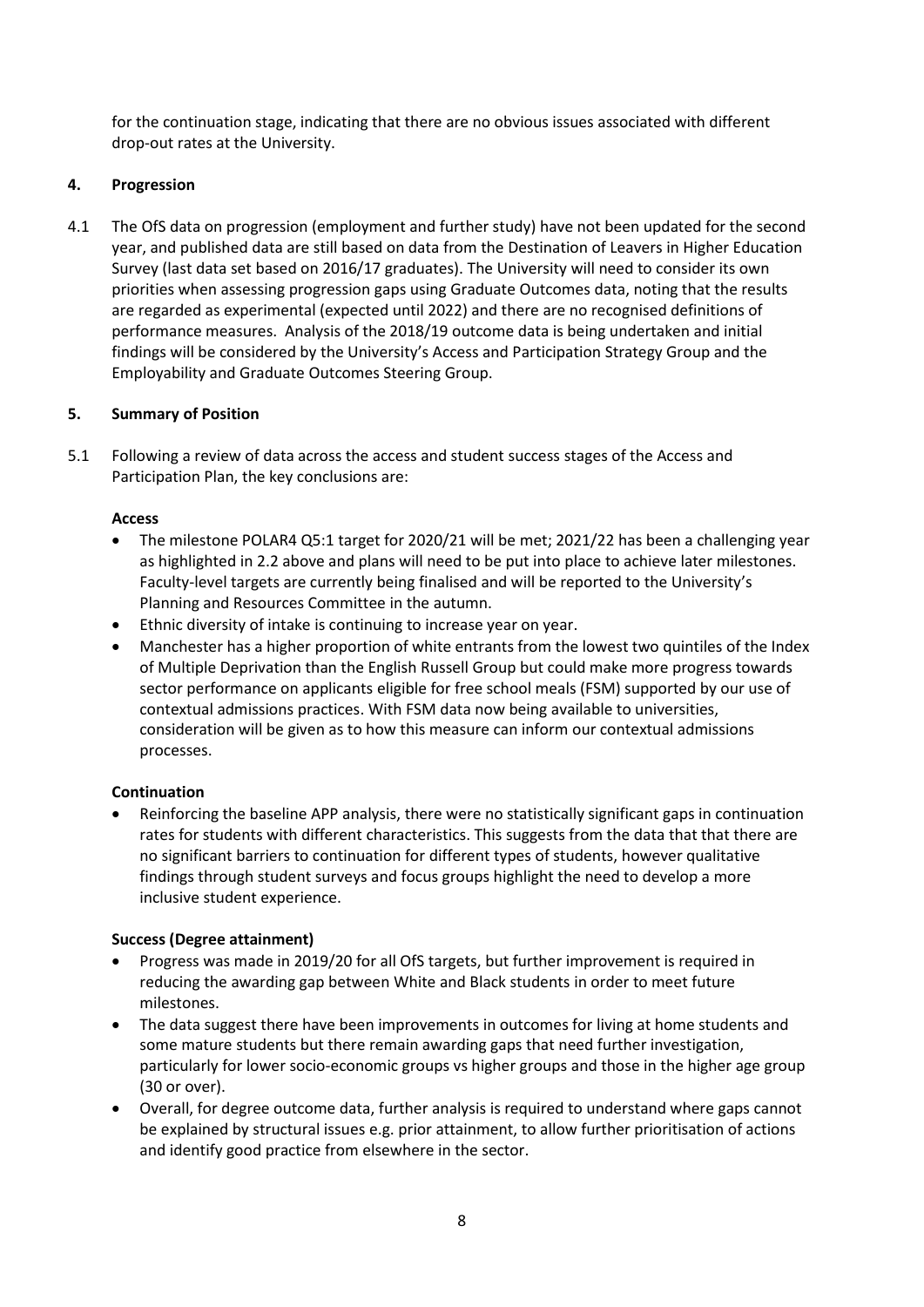In order to better understand the gaps, we need to look further at 'intersectionality', recognising that the dimensions of inequality are not discrete and that class, gender and ethnicity intersect and influence access to, and experience of, the University. A good example of this is when we look at the outcomes for living at home students and whether improvements here are linked to improvements in outcomes based on ethnicity and IMD.

Work is taking place to analyse the degree attainment of students in 2019/20 in order to understand what impact the changes to assessment have had on student outcomes. Initial analysis shows that the changes have had a positive impact on the outcomes for disabled students and we will be using this learning to develop our assessment practice and the work of the Institute of Teaching and Learning's Online and Blended Learning (OBL) Assessment Group. We also need to better understand how these changes may have impacted positively on other groups of students.

## **6. Strategic Measures**

1

- 6.1 In order to make progress on our APP targets and commitments the Access and Participation Strategy Group has developed an APP action plan which is monitored at each meeting, this includes a specific plan to support the delivery of our evaluation and monitoring strategy. Each Faculty has also agreed their own APP priorities which they are working towards. A summary of some of these strategic measures and progress to date is included in appendix 4.
- 6.2 This report and the developments highlighted in the APP Monitoring Return will be used to identify additional strategic measures for the APP action plan, this includes some of the new activities introduced in 2020/21 which aim to support transition and build an inclusive student experience such as the Library Peer Network and the BAME Student Support Advisor. As the University reviews its EDI Strategy and develops its Inclusive Teaching and Learning Sstrategy, there will also be actions that need to be captured as part of the APP Action Plan to link to these strategies.
- 6.3 These strategic measures build on a foundation of well-established widening participation work which is reported on annually in the University's Widening Participation Annual Report<sup>10</sup>.

<sup>10</sup> <https://documents.manchester.ac.uk/display.aspx?DocID=4294>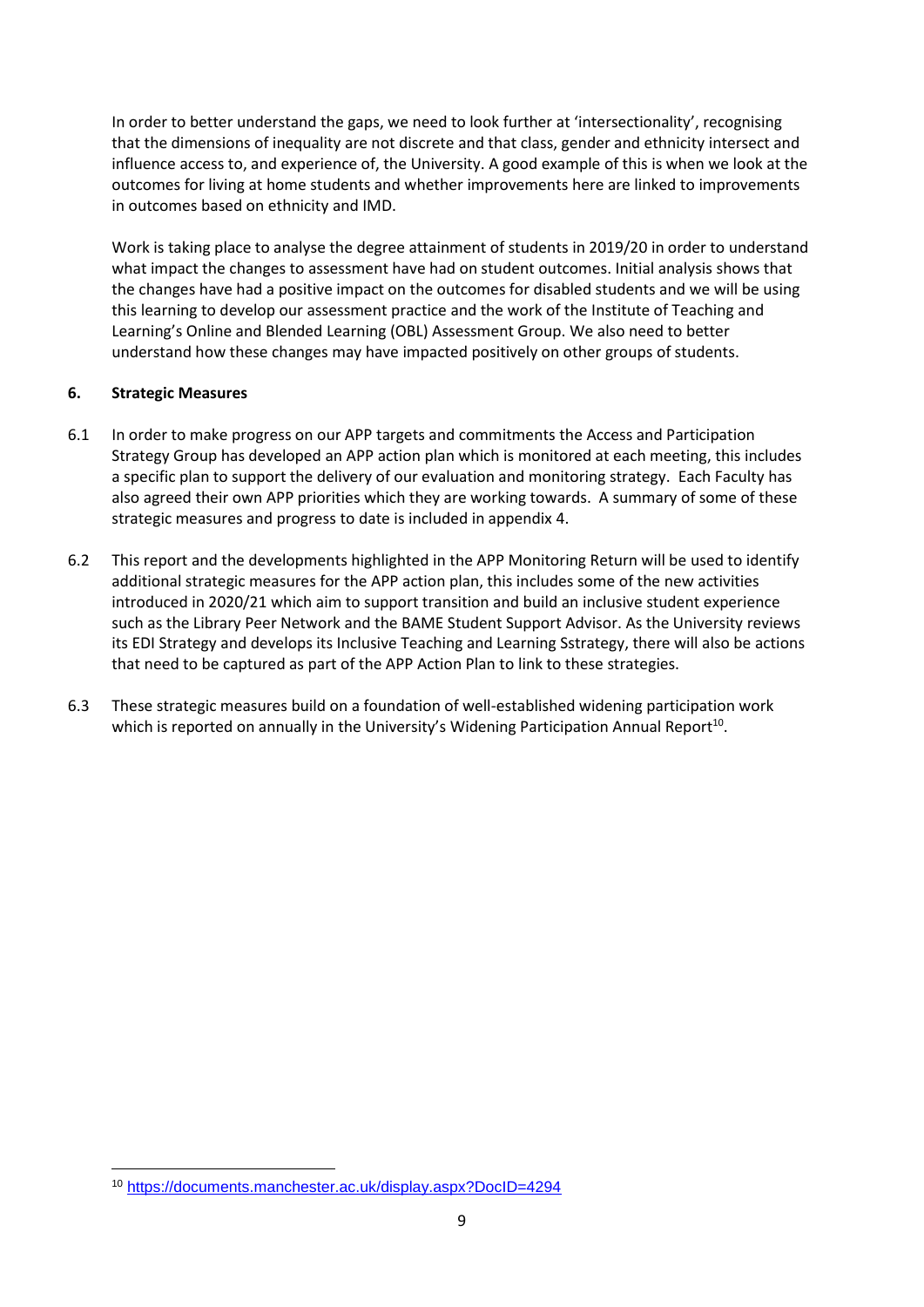# **An extract from the 2019/20 APP Monitoring Return summarising the impact of the pandemic on the University's WP strategy for 2020/21**

## **Access**

In relation to our strategic measures, the pandemic has continued to have an impact on the inperson delivery of access activities. In preparation for the 2020/21 academic year we continued the work started in 2019/20 to transform our activities to online provision and adapt our evaluation processes accordingly. On the whole this has been successful and is a blend of live delivery with staff and students, recorded presentations and online content. School closures have however impacted some of our delivery plans. We have also had to revise the delivery of our Y13 access initiatives due to changes to the UCAS deadlines and the A level results day.

We also anticipate that the cancellation of exams again in summer 2021 and grades being awarded based on teacher assessment will have an impact as we are likely to see more students meeting the conditions of offer meaning less flexibility to consider WP students who have narrowly missed their grades.

There is also the longer-term impact that the pandemic will have on young people's education and well-being which could potentially have consequences for the future delivery of our plan, both in terms of meeting targets and in the strategic measures and support in place for students.

## **Student Success**

We have invested an additional £1.9m in student support for all students in 2020/21. This includes:

- A recently launched 24 hour mental health helpline and wellbeing app, giving immediate access to trained counsellors and advisors, and linking back into our own mental health service.
- An online mental health platform Togetherall, a 24/7, safe online community that helps support its members with self-guided courses and resources.
- Continuing our student peer to peer buddying scheme, launched in partnership with the Students' Union, to support students who feel isolated as a result of COVID-19 restrictions.
- Additional Response and Wellbeing Advisors and Link Workers. The Advice and Response Team are a confidential support service and source of advice and support about any aspect of wellbeing or issues impacting on a student.
- A comprehensive package of support for students who are self-isolating is in place and is regularly communicated to all students, this includes well-being information; information about on-line food delivery through a specific delivery service the University has arranged with the Coop Food; digital access support.
- A mini site detailing the full range of support available during the University Christmas closure period was made available to all students, this included mental health and well-being support.
- A wellbeing phoning operation for students in halls in November ran for five weeks. It made almost 12,000 calls resulting in 3062 conversations with students reaching just over half of students in our halls. As a result 310 residents were given additional information and we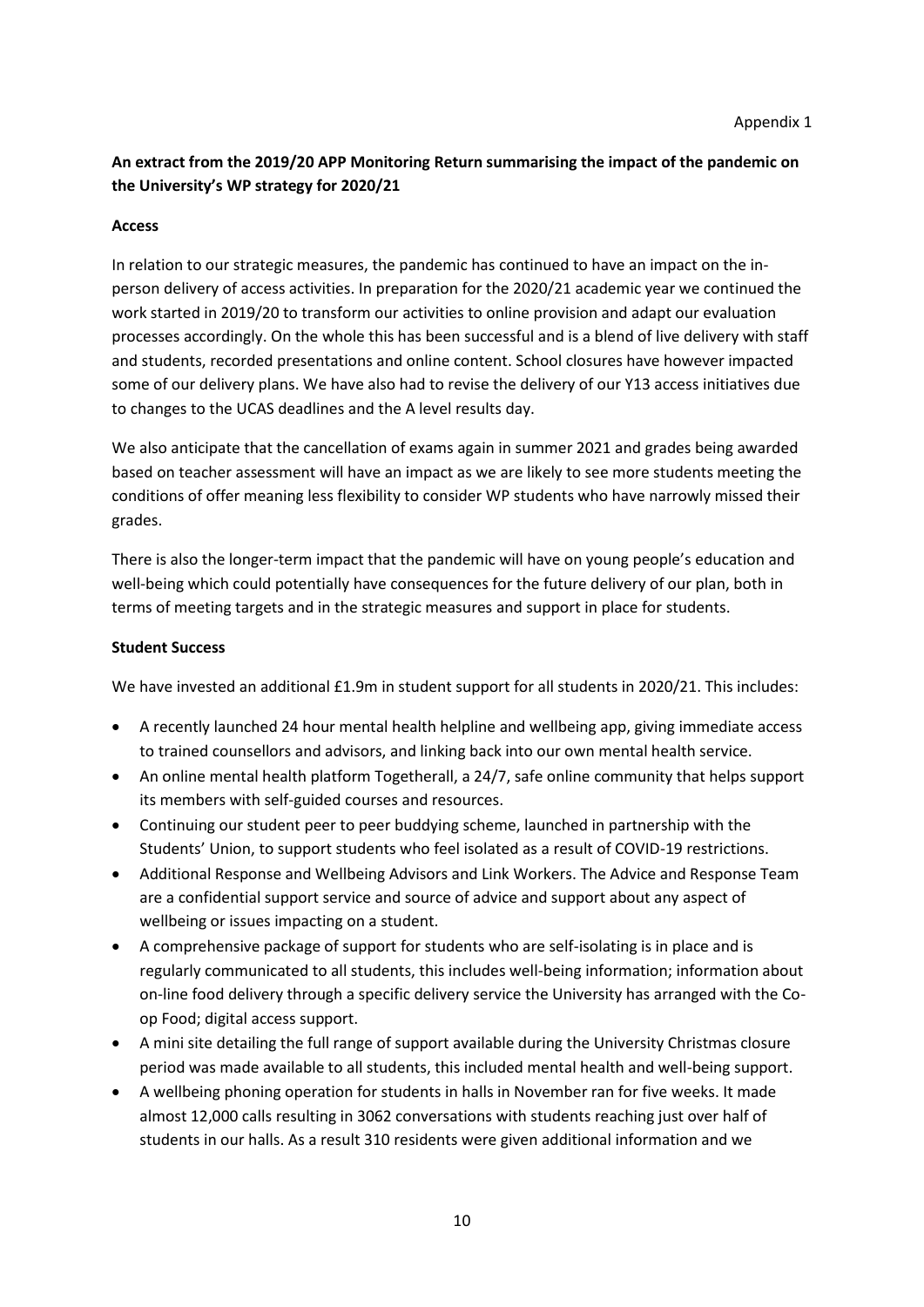followed up 108 wellbeing concerns. This has continued in 2021, reaching an additional 451 residents.

Across our Peer Support provision, we have engaged 2081 student volunteers to support first year students. 476 hours of PASS is delivered each week to support the academic development of students, as well as 878 Peer Mentors reaching out and engaging with students to provide invaluable pastoral and study skills support.

Supported by the Emergency Hardship Fund, the University Library launched the Library Peer Network. This was an invitational space for students from widening participation backgrounds identified through their admissions data in foundation and first undergraduate year to join a digital network on MS Teams. The Library's Student Team with support from the Library's Teaching, Learning and Students staff facilitated a peer to peer network focusing on academic skills, professional development and pastoral support. They created bespoke resources for transition, exam and assessment support and advice for students from underrepresented backgrounds beginning their studies. 162 students joined the Teams space and received personalised support with 3228 visitors to the open access resources (https://medium.com/library-peer-network) in the last three months (Jan-Mar 2021).

The Manchester Institute for Teaching and Learning was established in October 2019. Supported by the Directorate for the Student Experience, the Institute coordinates a range of academic development programmes, projects and activities across the University. The Institute's core focus is on enhancing teaching quality, one of the five priorities for Teaching and Learning in the Our Future Strategic Plan and supports the University's commitment to address its degree-awarding gaps. During 2019/20 the Institute transitioned its programmes online, including the Institute Fellowships and Student Partner Internship Programme. 11 inaugural Fellows were appointed and themes included: addressing unexplained attainment gaps; student-staff partnerships in teaching and learning design and targeted support for commuter students. All Institute Fellows have worked with Student Partners and, in total, 36 Student Partners have been employed across Institute activity.

We want to ensure that our students are supported to succeed despite the extraordinary events of this academic year, which has been especially challenging. With the support of the Students' Union Executive Team, we have made a five-point assessment pledge to all of our taught students for the remainder of the 2020/21 academic year. This includes waiving resit fees, automatic extensions for up to two individual assignments or pieces of coursework and simplifying mitigating circumstances processes for students whose studies have been disrupted. We are also carrying out a review with exam boards to identify whether the marks for a whole year cohort were out of line with those from prior (non-COVID-19) years and where appropriate, marks will be scaled to bring them more in line with previous years' results. Similarly, the University also committed to identify cases where students' individual marks may be out of line with their achievements in this and previous years of their programme, and to discussing this with students to explore whether there may be mitigating circumstances.

Work is taking place to analyse the degree attainment of students in 2019/20 in order to understand what impact the changes we made to assessment have had on student outcomes. Initial analysis shows that the changes have had a positive impact on the outcomes for disabled students and we will be using this learning to develop our assessment practice and the work of the Institute of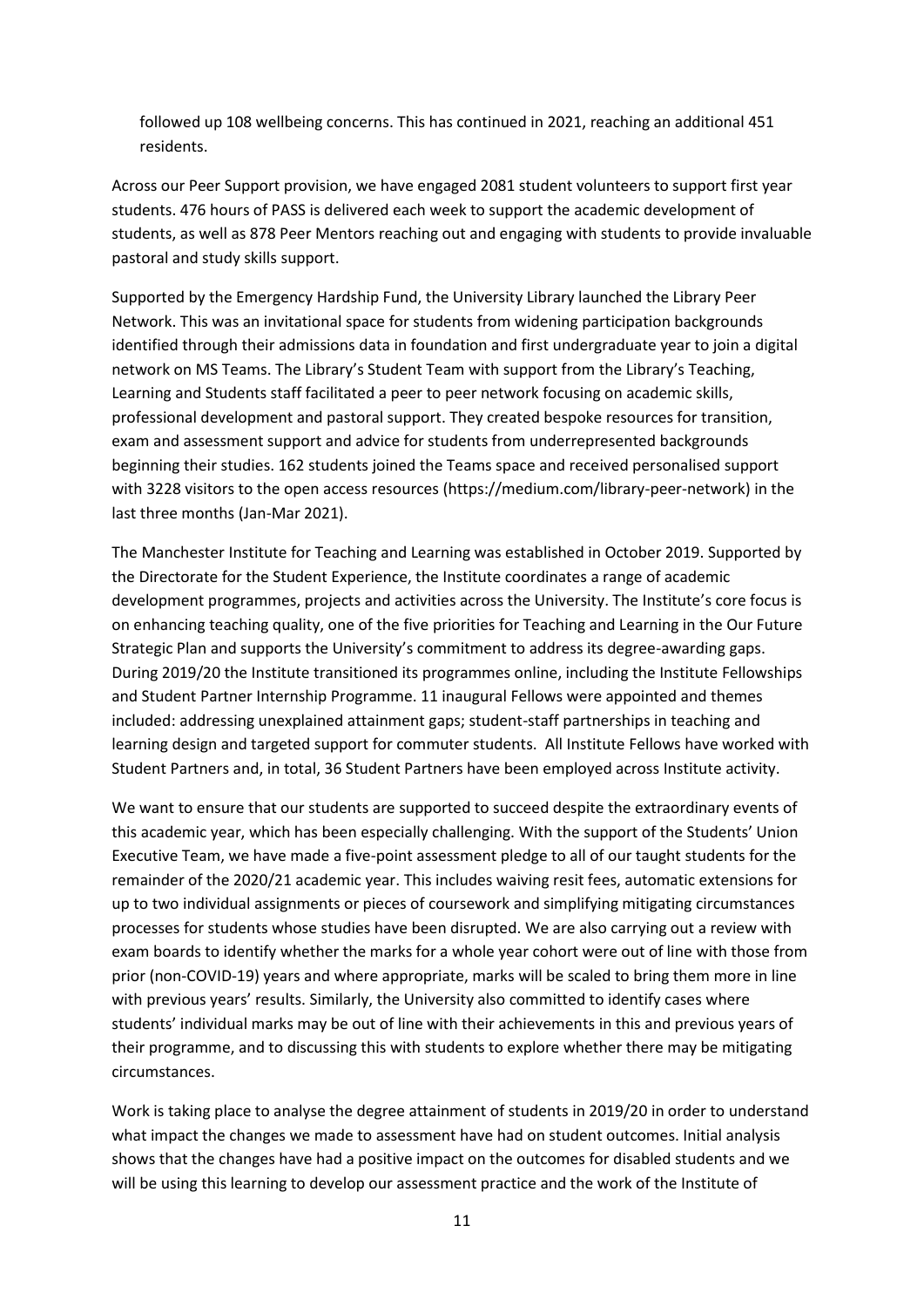Teaching and Learning's Online and Blended Learning (OBL) Assessment Group mentioned above. In particular, we intend to explore the impact of our no detriment policy and the increased number of online examinations.

The Institute for Teaching and Learning is supporting the work of the University's OBL (Online and Blended Assessment Group) and developing guidance for staff which draws on the Online Assessment Matrix that the Group has developed. For example, an initial OBL Assessment staff toolkit has been published and is available on the Institute website, and work is underway to develop this with colleagues sharing examples and case studies to provide further assistance to staff in the design and implementation of new assessment types.

Prior to the challenges associated to Covid-19, the University was preparing to pilot a new provision, Manchester 10/10, which enabled ethnicity targeting to engage students and improve student outcomes in relation to degree awarding gaps. Initial funding was being sought to develop the Manchester 10/10 idea and create a programme of support, with the initial aim of engaging 50 Black students and increasing the uptake of placements with partner employers. Due to the funding restrictions resulting from Covid-19 work, lockdown measures restricting the type of engagement with students and uncertainty with work placements, progress on this project has been slower than expected. Despite the significant challenges, the University is still committed to this project and has planned a number of pilot projects in 2021/22 supported by additional staff resource.

## **Student Progression**

We have continued to deliver our targeted progression activities for WP students although some of these, for example the work experience bursaries, have been impacted by the availability of opportunities from employers. In 2020/21 we were able to offer an additional 25 Manchester Master's Bursaries through funding raised from donations to our Emergency Hardship Fund. This enabled us to support 100 students with a bursary of £4,000 who otherwise may not have been able to progress into further study.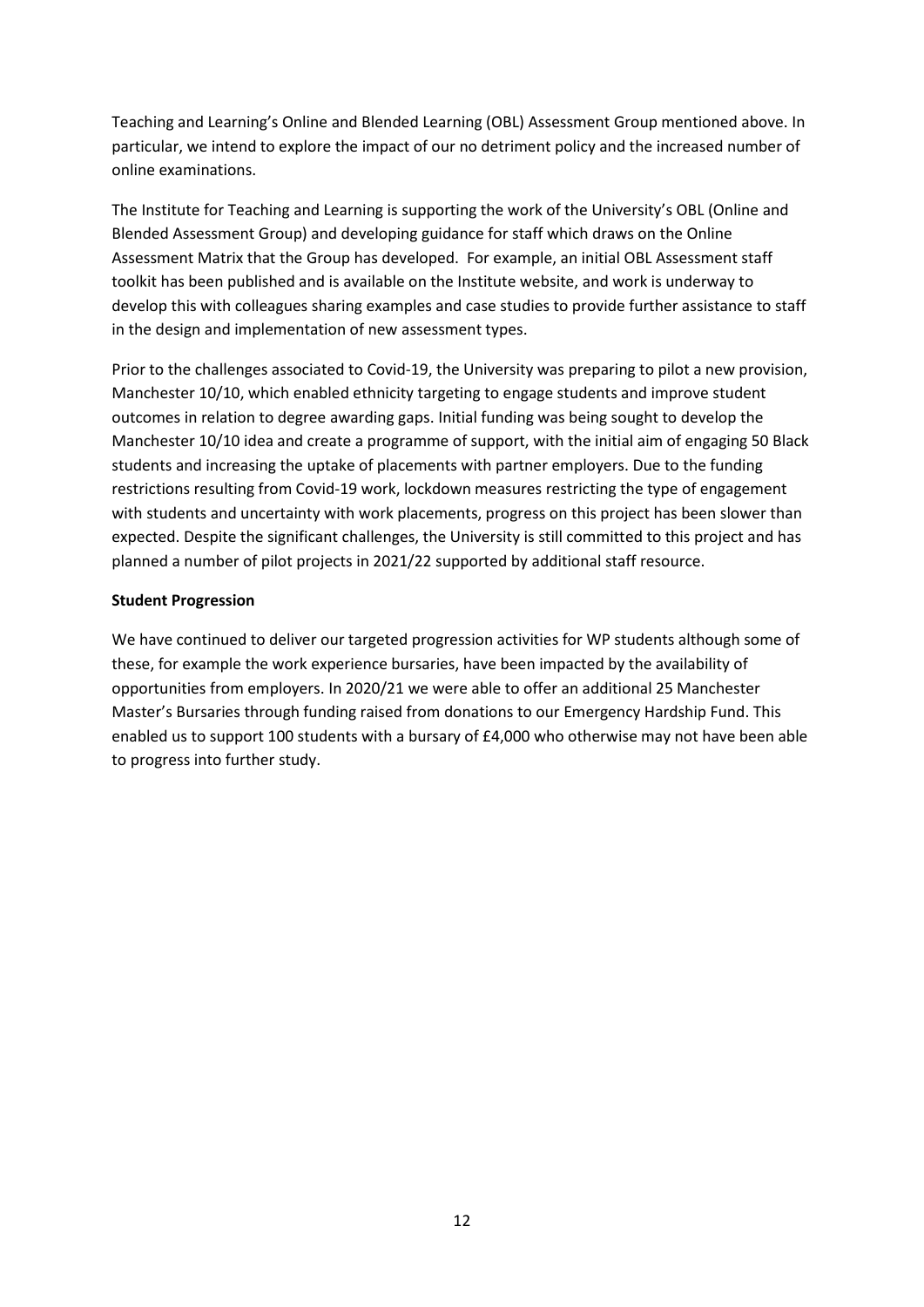# Appendix 2

APP Access target - ratio of students from the most advantaged backgrounds (POLAR4 Quintile 5) compared with the most disadvantaged (POLAR4 Quintile 1)

|                                               | 2017/18 | 2018/19 | 2019/20 | 2020/21 | 2021/22 | 2022/23 | 2023/24 | 2024/25 |
|-----------------------------------------------|---------|---------|---------|---------|---------|---------|---------|---------|
| POLAR4 Q5:1 ratio -<br>targets                |         |         |         | 5       | 4.5     | 4       | 3.5     | 3       |
| POLAR4 Q5:Q1 ratio -<br>actual (official)     | 5.2     | 5.4     | 4.5     |         |         |         |         |         |
| POLAR4 Q5:Q1 ratio -<br>actual (internal)     | 5.2     | 5.4     | 4.5     | 4.6     |         |         |         |         |
| POLAR4 Q1 intake official<br>& target numbers | 385     | 350     | 440     | 400     | 444     | 500     | 571     | 667     |
| POLAR4 Q1 intake<br>actuals - internal        | 385     | 349     | 434     | 503     |         |         |         |         |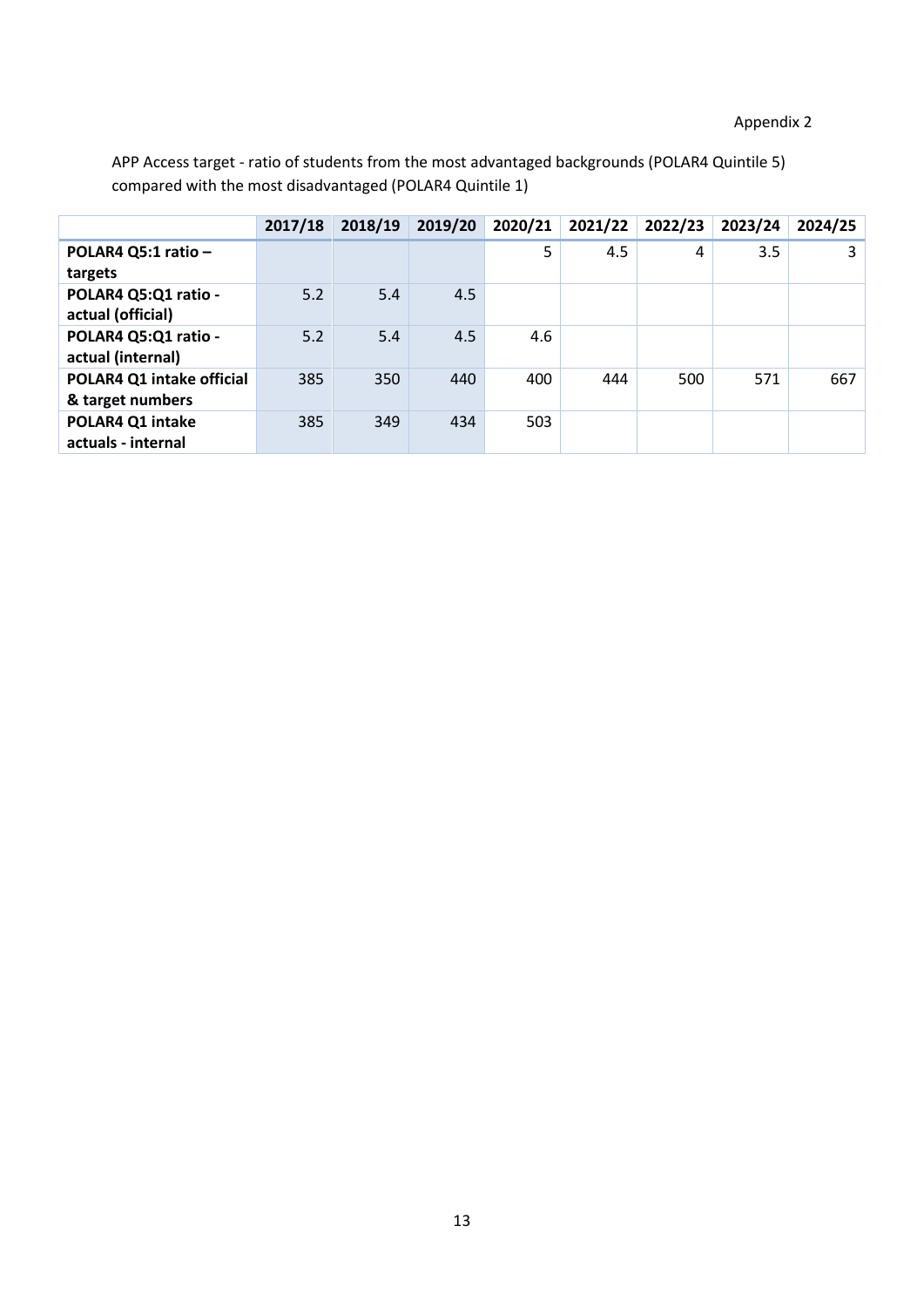

Intersections between ethnicity, gender and measures of disadvantage by year of entry

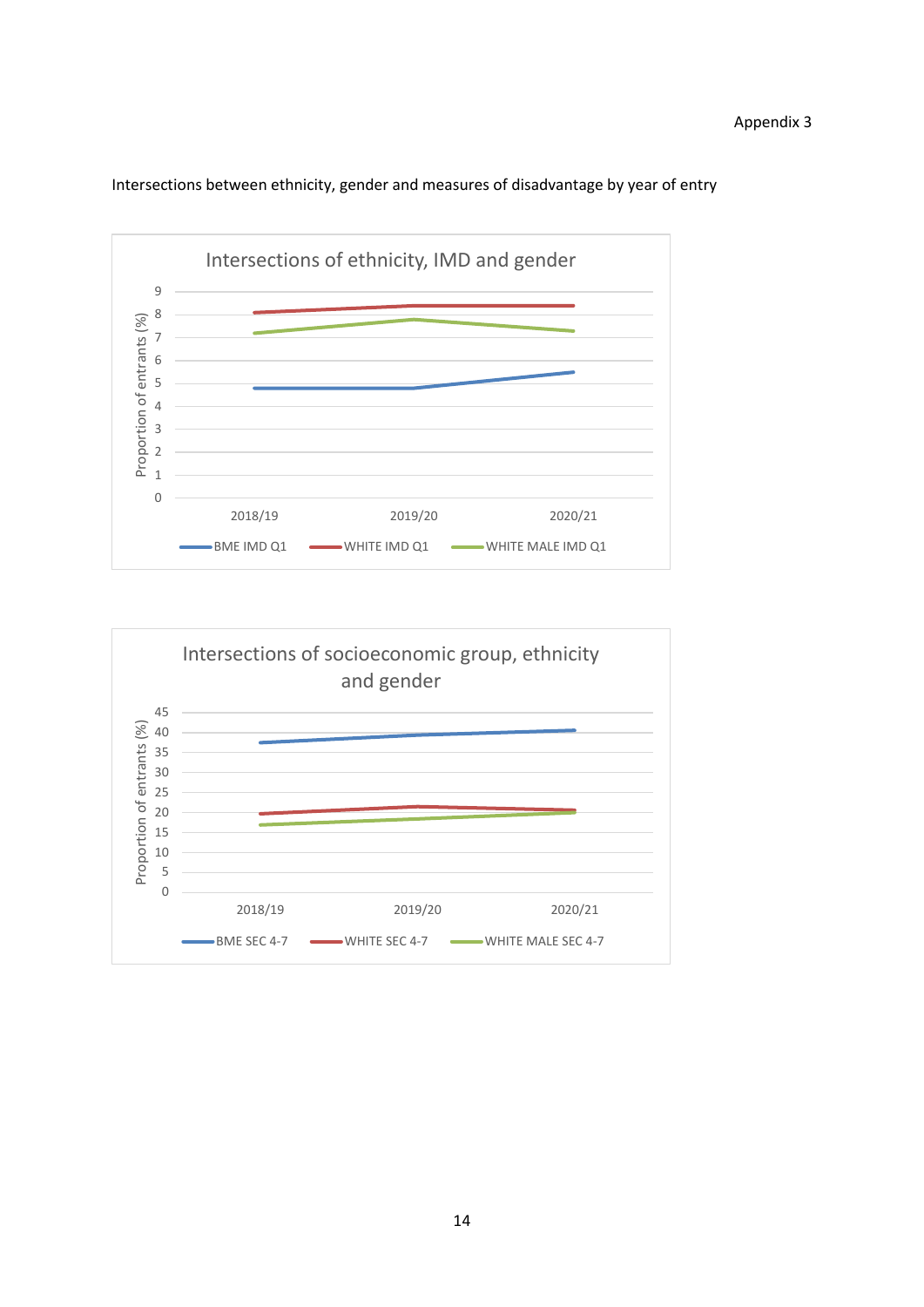Degree awarding gap data for the University's student success APP targets

Degree awarding gap between Black and White students

|                                                                       | 2017/18 | 2018/19 | 2019/20 |      |    | 2020/21 2021/22 2022/23 | 2023/24 | 2024/25 |
|-----------------------------------------------------------------------|---------|---------|---------|------|----|-------------------------|---------|---------|
| Gap - White and<br><b>Black students -</b><br>baseline and<br>targets | 11.6    |         |         | 11.3 | 11 | 10                      | 8       | 5.8     |
| Gap - official APP<br>data                                            | 12      | 16      | 12      |      |    |                         |         |         |

Degree awarding gap between Asian and White students

|                                          | 2017/18 |    |   | 2018/19 2019/20 2020/21 | 2021/22   2022/23   2023/24 |     | 2024/25 |
|------------------------------------------|---------|----|---|-------------------------|-----------------------------|-----|---------|
| Gap - white and<br><b>Asian students</b> | 10.6    |    |   | 10.3                    | 10                          | 7.8 | 5.3     |
| <b>Gap - official APP</b><br>data        | 10      | 10 | 8 |                         |                             |     |         |

Degree awarding gap between disabled students and students with no known disability

|                                   | 2017/18 | 2018/19 | 2019/20 | 2020/21 | 2021/22 | 2022/23 | 2023/24 | 2024/25 |
|-----------------------------------|---------|---------|---------|---------|---------|---------|---------|---------|
| Gap - not                         | 4.4     |         |         | Δ       | 3       |         |         |         |
| disabled and<br>disabled students |         |         |         |         |         |         |         |         |
| <b>Gap - official APP</b><br>data | 4.4     | 5.6     | 2.1     |         |         |         |         |         |

Degree awarding gap between the most and least disadvantaged as measured by IMD

|                        | 2017/18 | 2018/19 | 2019/20 | 2020/21 | 2021/22 2022/23 |     | 2023/24 | 2024/25 |
|------------------------|---------|---------|---------|---------|-----------------|-----|---------|---------|
| Gap - IMD Q5           | 10.4    |         |         | 10.1    | 9.8             | 8.8 | 7.6     | 5.2     |
| and IMD Q1<br>students |         |         |         |         |                 |     |         |         |
| Gap IMG2019 -          | 11      | 10      | 9       |         |                 |     |         |         |
| official APP data      |         |         |         |         |                 |     |         |         |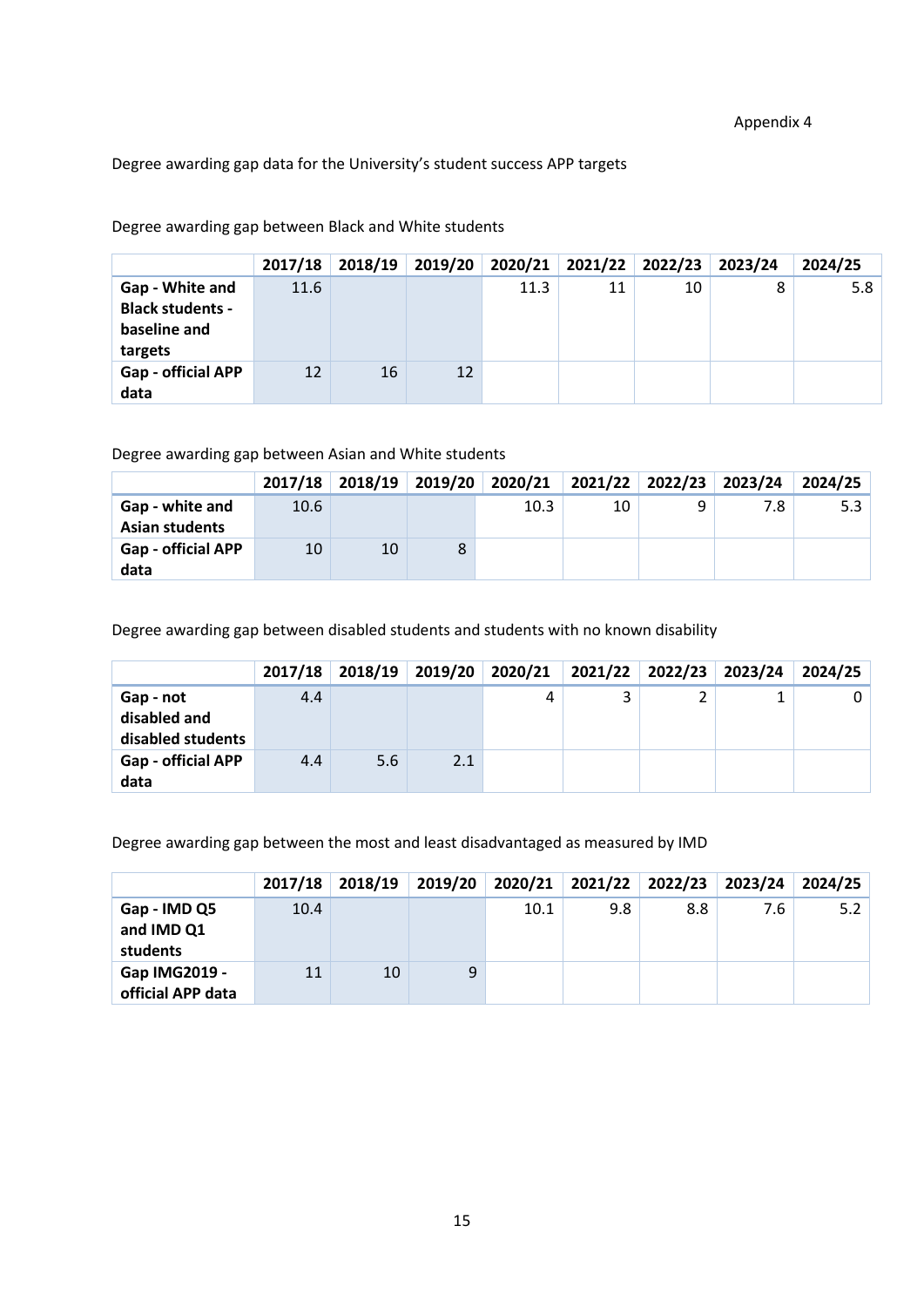| Lifecycle stage | APP target/commitment                                                                 | <b>Activity</b>                                                                                                            | Progress/impact                                                                                                                                                                                                                                                                                                                                                                                                                                                                                                                                                                                                                                                                                                                                                                                   |
|-----------------|---------------------------------------------------------------------------------------|----------------------------------------------------------------------------------------------------------------------------|---------------------------------------------------------------------------------------------------------------------------------------------------------------------------------------------------------------------------------------------------------------------------------------------------------------------------------------------------------------------------------------------------------------------------------------------------------------------------------------------------------------------------------------------------------------------------------------------------------------------------------------------------------------------------------------------------------------------------------------------------------------------------------------------------|
| All             | Embed APP priorities/data into<br>the University's governance<br>process              | Including APP data in APR process<br>$\bullet$<br>Setting Faculty-level APP targets<br>$\bullet$                           | APP data is included in the Faculty APR data pack in order<br>$\bullet$<br>to inform the deep-dive meetings.<br>Faculty/School-level targets for the APP access ratio will<br>be agreed by autumn 2021. Work will then take place to<br>look at how this practice could be applied to the award<br>gap targets.                                                                                                                                                                                                                                                                                                                                                                                                                                                                                   |
| All             | Increase staff awareness of and<br>engagement with WP                                 | The creation of a staff<br>$\bullet$<br>development framework for WP<br>The publication of an institutional<br>guide to WP | Following a staff survey and focus groups, an online,<br>interactive introduction to WP is being developed with<br>support from Staff Learning and Development. This will<br>accompany a suite of resources available for staff to<br>access from the WP SharePoint area.<br>Building on the existing WP corporate web pages, a web<br>resource is being developed to increase awareness of and<br>engagement with WP amongst staff, students, alumni,<br>donors and external partners.                                                                                                                                                                                                                                                                                                           |
| All             | Target specific groups of students<br>across the life-cycle as set out in<br>our APP. | Work to support specific target<br>$\bullet$<br>groups into and through<br>university.                                     | As part of our commitment to develop targeted support for<br>groups of students underrepresented in HE and UoM to<br>increase access and improve outcomes we have:<br>Made progress on our Stand Alone Pledge to support<br>estranged students including a named contact; financial<br>support via the UG Access Scholarship; staff training;<br>Committed to the Care Leaver Covenant, pledging support<br>for care leavers throughout the student life-cycle;<br>undertaking a pilot of the NNECL Quality Kite Mark<br>Partnered with the Cowrie Foundation to offer 3<br>scholarships over 10 years to Black students from 2022<br>entry which includes mentoring for current students. FSE<br>have made a matched commitment which will increase<br>the number of targeted scholarships to 6. |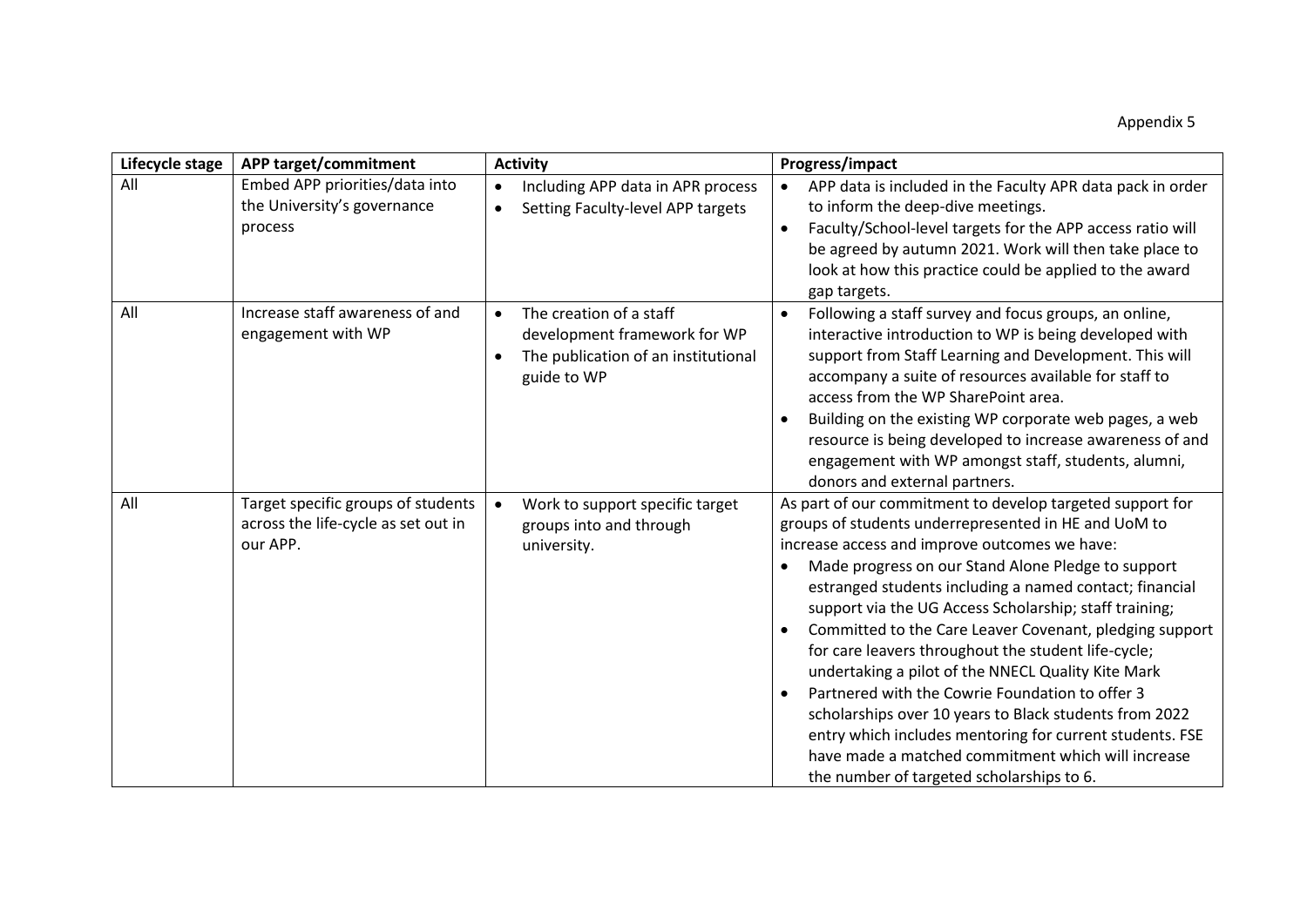| Access  | Achieve a 3:1 ratio of POLAR4 Q5<br>and Q1 students by 2024/25                                                                                                  | Review of contextual admissions<br>$\bullet$<br>Increased awareness of access<br>$\bullet$<br>initiatives                                   | Since the University introduced contextual lower offers in<br>2019 the number of students receiving a contextual offer<br>has increased. A Task and Finish Group chaired by Prof<br>Steve Jones put forward recommendations for changes to<br>contextual admissions for 2022 entry which have been<br>approved by PRC. These recommendations are supported<br>by the recent Sutton Trust report published in May. <sup>11</sup><br>To increase awareness of our contextual admissions offers<br>and access initiatives we have delivered social media<br>campaigns and webinars through Access Manchester <sup>12</sup><br>and targeted offer-holder communications highlighting<br>our student support offer. |
|---------|-----------------------------------------------------------------------------------------------------------------------------------------------------------------|---------------------------------------------------------------------------------------------------------------------------------------------|----------------------------------------------------------------------------------------------------------------------------------------------------------------------------------------------------------------------------------------------------------------------------------------------------------------------------------------------------------------------------------------------------------------------------------------------------------------------------------------------------------------------------------------------------------------------------------------------------------------------------------------------------------------------------------------------------------------|
| Access  | Achieve a 3:1 ratio of POLAR4 Q5<br>and Q1 students by 2024/25                                                                                                  | <b>Review Foundation Years and</b><br>contribution to WP                                                                                    | FSE and BMH have committed to review their existing<br>Foundation Years and how these contribute to the<br>University's WP intake. FSE has establish a Task and Finish<br>Group led by Prof Simon Rowland and BMH included this as<br>one of their APP priorities.                                                                                                                                                                                                                                                                                                                                                                                                                                             |
| Access  | To work in collaboration targeting<br>specific groups of students as set<br>out in APP and to achieve a 3:1<br>ratio of POLAR4 Q5 and Q1<br>students by 2024/25 | Set collaborative targets through the<br>Greater Manchester Higher<br>partnership                                                           | In order to fulfil our role as a civic institution and contribute to<br>the HE pipeline, the University committed to setting<br>collaborative targets by the end of 2020/21. These are being<br>overseen by the Greater Manchester Higher Governance<br>Structure.                                                                                                                                                                                                                                                                                                                                                                                                                                             |
| Success | To reduce the degree awarding<br>gaps between specific groups of<br>students                                                                                    | <b>Development of Student Success</b><br>interventions which are designed to<br>improve the student experience,<br>particularly transition. | Manchester 10/10 timelines are being finalised for pilot<br>project delivery in 21/22. This project will deliver a sustained<br>programme of interventions to targeted groups of students<br>starting with Black students. This includes a collaborative<br>project with the Black Solicitors Network. To resource this<br>work, an Officer from the central WP team has been working<br>with Teaching and Learning to lead the delivery of pilot<br>projects.                                                                                                                                                                                                                                                 |

<sup>11</sup> <https://www.suttontrust.com/news-opinion/all-news-opinion/measuring-up-contextual-admissions/>

 $\overline{a}$ 

<sup>12</sup> <http://www.access.manchester.ac.uk/>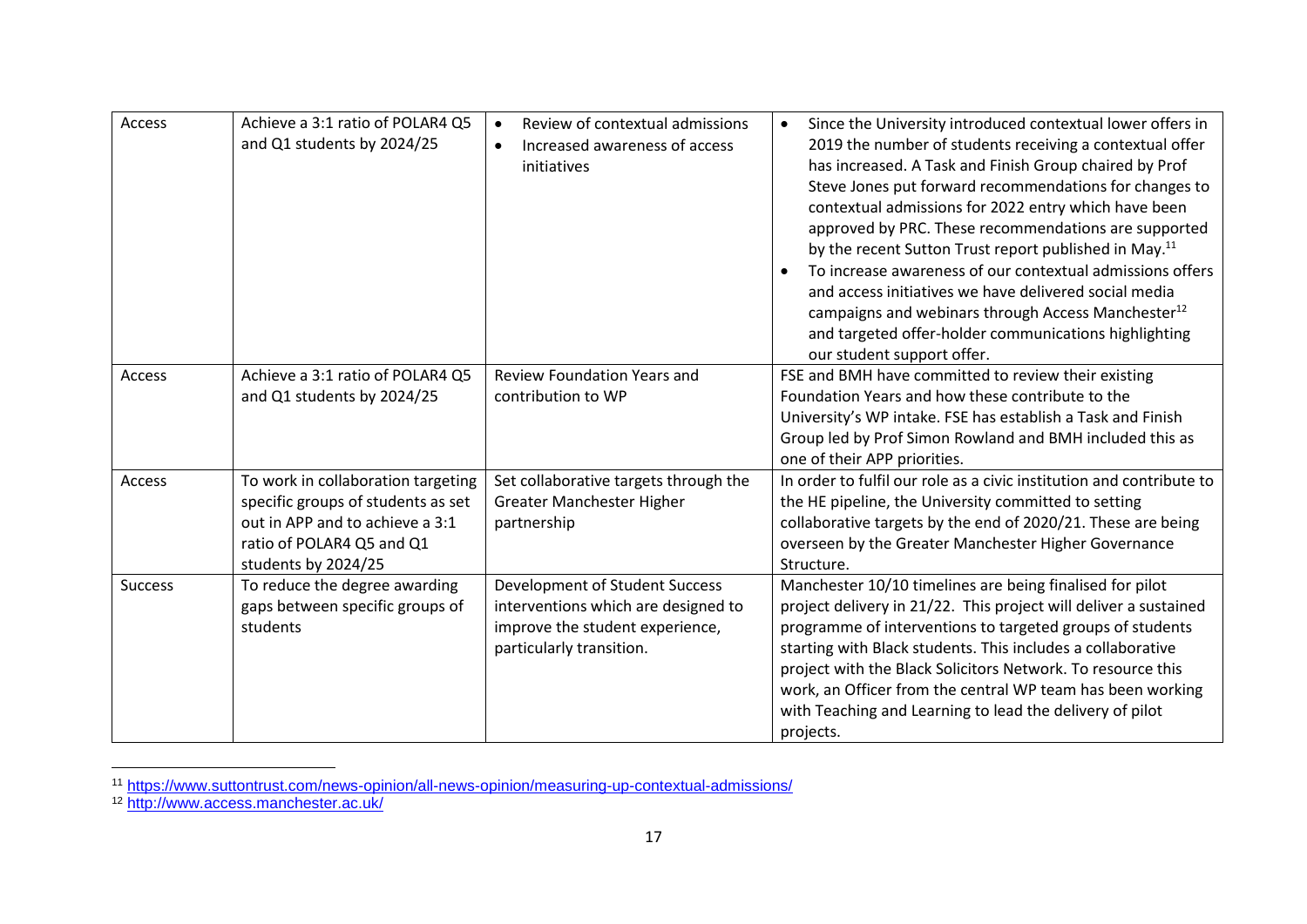| Success | To reduce unexplained<br>attainment gap and contribute to<br>improving retention rates.                                         | Develop institutional approach to<br>learning analytics                    | Manchester 360 remains in the relatively early stages,<br>but the work is now beginning to progress. 3 Student<br>Partner Interns are being recruited to support the                                                                                                                                                                                                                                                                                                                                                                                                                                                                                                                                                                                                                                                                                                                                                                                                                                                                                                                                                                                                |
|---------|---------------------------------------------------------------------------------------------------------------------------------|----------------------------------------------------------------------------|---------------------------------------------------------------------------------------------------------------------------------------------------------------------------------------------------------------------------------------------------------------------------------------------------------------------------------------------------------------------------------------------------------------------------------------------------------------------------------------------------------------------------------------------------------------------------------------------------------------------------------------------------------------------------------------------------------------------------------------------------------------------------------------------------------------------------------------------------------------------------------------------------------------------------------------------------------------------------------------------------------------------------------------------------------------------------------------------------------------------------------------------------------------------|
| Success | Deliver a transformative learning<br>experiences so reducing the<br>degree awarding gaps between<br>specific groups of students | Establish Institute of Teaching and<br>Learning (ITL) and enhance teaching | development of Manchester 360 over the summer.<br>The Institute of Teaching and Learning is now in its<br>second year of operation delivering a programme of<br>academic development activities including:<br>Leadership in Education Awards programme (accredited<br>$\bullet$<br>by AdvanceHE)<br>Leaders in Teaching<br>$\bullet$<br>Institutional coordination of the New Academics<br>$\bullet$<br>Programme (accredited by AdvanceHE)<br>AdvanceHE national awards pipeline<br>$\bullet$<br><b>Academic Staff Training Network</b><br>$\bullet$<br>Practitioner Communities including Academic Advising<br>$\bullet$<br>Institute Fellowships<br>$\bullet$<br>In addition the Institute manages a range of other<br>initiatives including:<br>sector insight reviews<br>$\bullet$<br>Institutional thematic reviews (e.g Accessible Education,<br>$\bullet$<br>Stellify)<br>OneHE Global Benchmarking for Academic Advising<br>$\bullet$<br>Development and delivery of teaching and academic<br>$\bullet$<br>development resources<br>Inclusive education framework development<br>$\bullet$<br>The Institute's portfolio is fully aligned to Our Future and |
|         |                                                                                                                                 |                                                                            | directed by the AVP TLS (Inclusivity and Engagement)                                                                                                                                                                                                                                                                                                                                                                                                                                                                                                                                                                                                                                                                                                                                                                                                                                                                                                                                                                                                                                                                                                                |